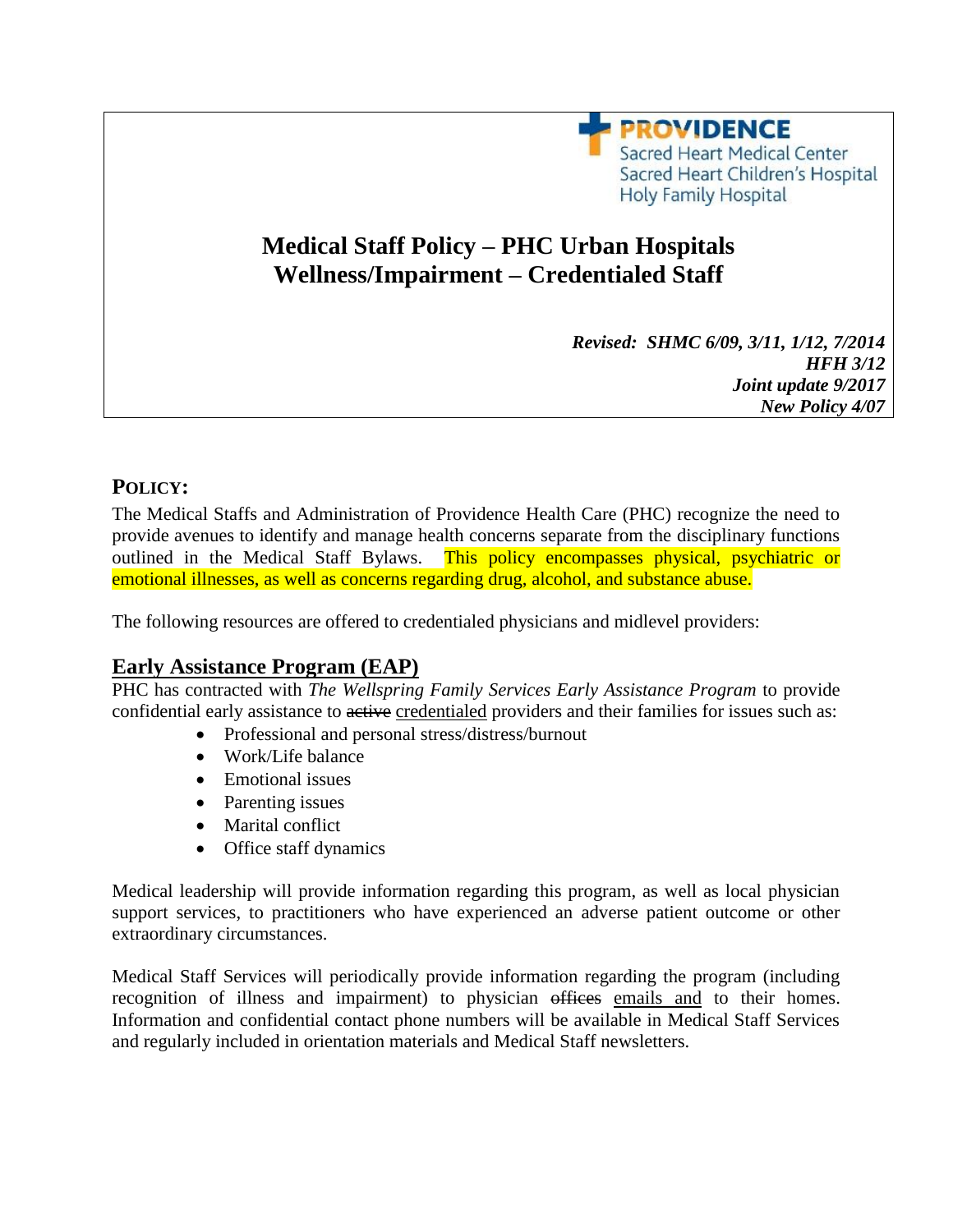Payment for the Wellspring early assistance program is apportioned among the participating PHC hospitals. Half of the yearly fee for the service is paid through each hospital's Medical Staff Services account, and half through the medical staff treasury account.

# **Providence Sponsored Wellness Resources**

- All Providence-employed individuals additionally have access to a confidential independent EAP (APS) through their employment.
- Educational opportunities and communications related to wellness are sponsored by Providence Health & Services, and by Providence Health Care. These are also offered to credentialed staff not employed by a Providence entity.
- Periodic communications regarding wellness will be included in Providence communications; this will include access to resources.
- Provider orientation will include resources available to all credentialed staff.
- Providence staff seeks opportunities to sponsor education in the community regarding provider wellness as part of its community benefit program.

# **Washington Physicians Health Program (WPHP - MD's, DO's, PA's, dentists and podiatrists)**

The State of Washington has established an impaired practitioner program, the WPHP, which may be contacted at 206-583-0127 (Toll free anonymous line: 1-800-552-7236) to provide the following services:

- Receive and assess reports of suspected impairment
- Intervene in cases of verified impairment, or in cases where there is reasonable cause to suspect impairment
- Refer suspected or verified impaired physicians for evaluation or treatment
- Monitor the treatment and rehabilitation of impaired physicians including those ordered by the Medical Quality Assurance Commission
- Provide monitoring and continuing treatment and rehabilitative support of physicians
- Preventive and educational services

Practitioners may self-refer in addition to being referred by the organization. While participating in the WPHP program, practitioners may continue to practice without being exposed to disciplinary action by the Medical Staff or State Medical Board as long as they do not become disruptive or threaten to compromise patient care.

The WPHP will notify hospitals quarterly that practitioners on their staff maintain good status within the program; other than this notification, the process is confidential, unless it is deemed that the practitioner may not safely practice. This WPHP communication comes to the Director, Medical Staff Office. S/he will report to the Chief Medical Executive, Division Chief, and/or appropriate Medical Staff leadership if non-compliance with the program is determined.

**Washington Health Professional Services (WHPS - ARNP, CRNA, RN)** A similar program is available – contact 360-236-2880, option #1.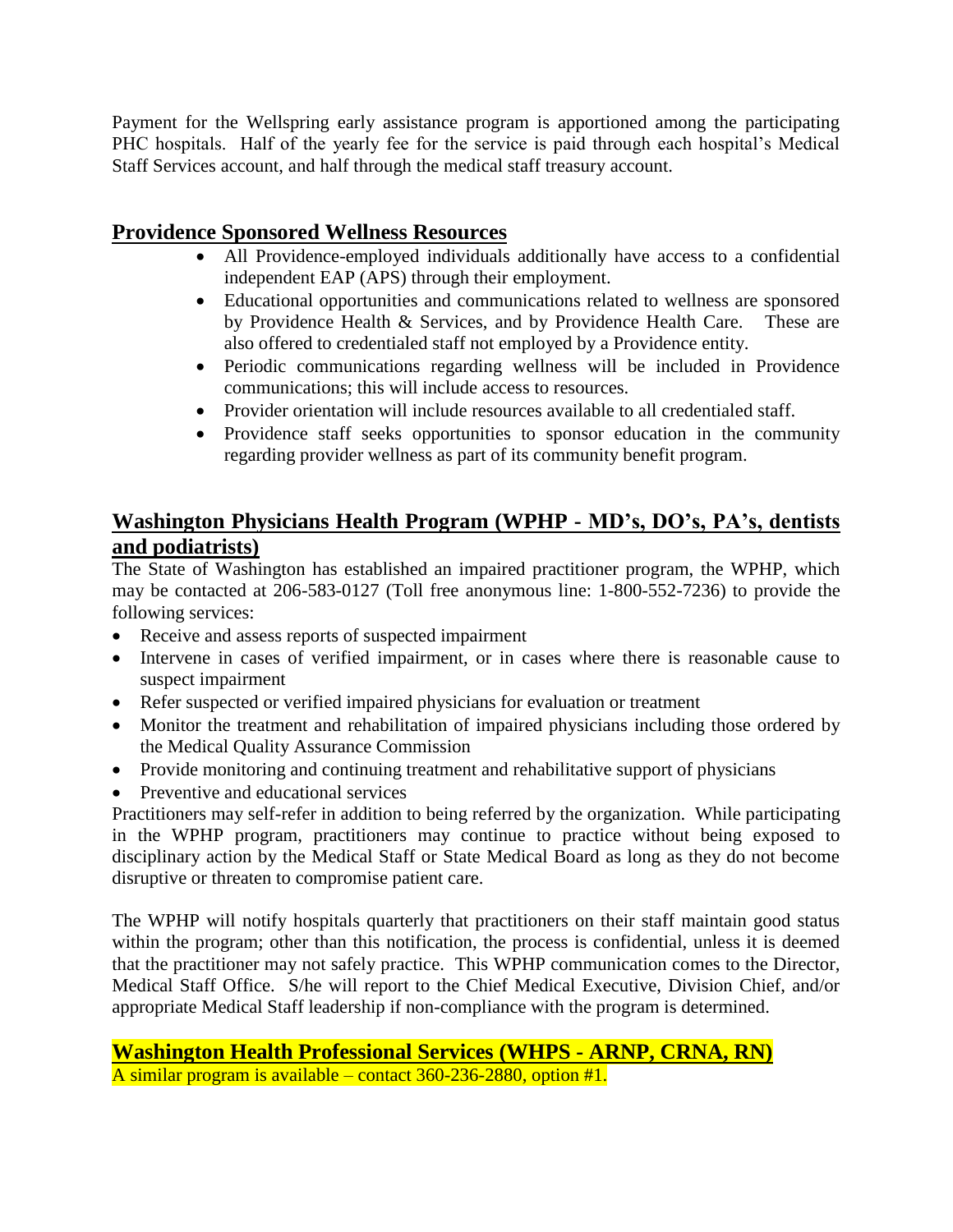# **Washington Recovery Assistance Program for Pharmacy (WRAPP)**

A similar program is available – contact 1-800-446-7220

#### **Other Credentialed Healthcare Professions**

All other credentialed healthcare professions may contact the Washington Recovery and Monitoring Program at 360-236-2880, Option #2.

#### **Suspected Impairment**

Reports regarding suspected impairment which come to Administration or Medical Staff Leadership will be expeditiously reviewed by MEC leadership; the President will expeditiously call a meeting of the following who are available: Division Chief, President-Elect, Department Chair, Past President, Credentials Chair, and Service Line Representative, if applicable. Other members of the MEC may be called to participate in the discussion, as needed. A determination will be made whether the complaint is credible and if reporting/referral to the Washington Physicians Health Program or other appropriate State Department of Health oversight agency is necessary.

Also see hospital's Chain of Command policies if there is an imminent patient care concern. The on-call administrator, at the recommendation of a MEC member, may require immediate testing for suspected substances, following the hospital's policy for employed staff. Alternatively, the on-call administrator may directly assist and witness the provider's referral to the appropriate State resource listed above. If question of impairment, the on-call administrator or administrative supervisor will assist in providing resources to assist the provider safely home.

As outlined in the Chain of Command policies, any member of the MEC, the Board, the Chief Medical Executive, or Hospital Administrative Leader or designee may suspend a medical staff or allied health professional staff member's clinical privileges on a precautionary basis if there is deemed to be a potential immediate threat to the wellbeing of a patient.

#### **Duty to Report**

See RCW 18.130.080 and WAC 246-16 which outline the requirements for licensed health care professionals and for health care institutions to report if a license holder may be unable to practice medicine with reasonable skill and safety as a result of a mental or physical condition. The requirement for reporting may be satisfied by reporting to the WPHP or other above State agency if there has been no patient harm.

## **Confidentiality**

Privacy and confidentiality will be maintained except as limited by applicable law, ethical obligation, or when the health and safety of any individual is threatened; documentation of meetings and interventions shall be held confidentially in the Medical Staff Office.

# **Monitoring**